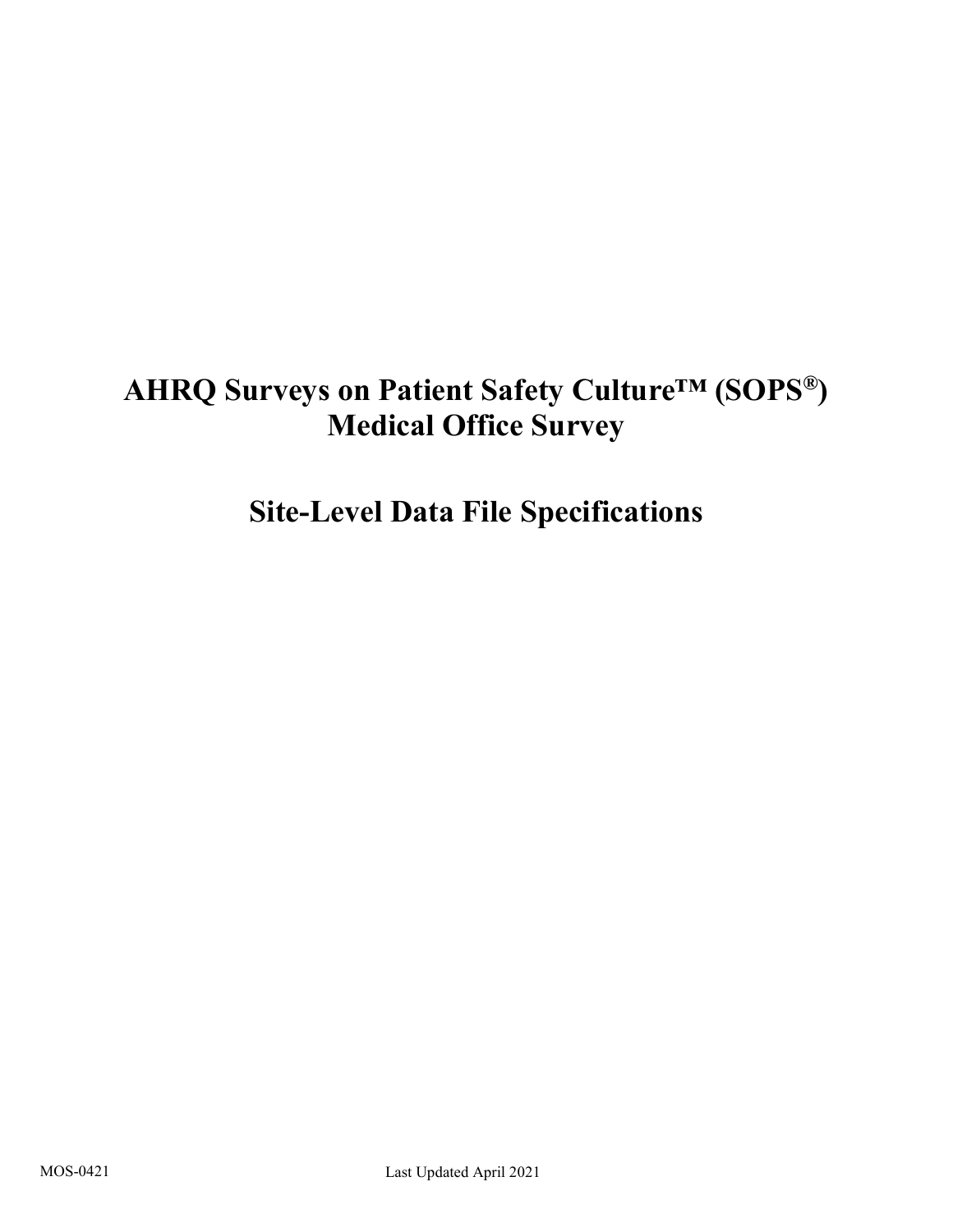## **Use these instructions if you are submitting data from one or more medical offices.**

## **INSTRUCTIONS:**

#### **Step 1: Site-level data must be in Excel format (.xls, .xlsx).**

#### **Step 2: Include a header row with the variable name for each column.**

Please include all variable names from the table below and ensure that each one is entered in the correct column. Failure to do so will result in delays in processing your data.

#### **Step 3: Site IDs must match IDs in respondent-level data file.**

Please enter a unique Site ID for each medical office. Make sure that each medical office's Site ID matches its Site ID in your respondent-level data file. This step is crucial for linking your site-level and respondent-level data.

#### **Step 4: File must contain one record for each medical office.**

Enter each medical office in a separate row, including all required variables from the table below.

### **DEFINITION OF A MEDICAL OFFICE:**

- o *A medical office is defined as an outpatient facility in a specific location.*
- o *Each medical office located in a building containing multiple medical offices is considered a separate medical office.*
- o *Providers in a single medical office should share administrative and clinical support staff. If they do not share these staff, the offices should be considered separate offices.*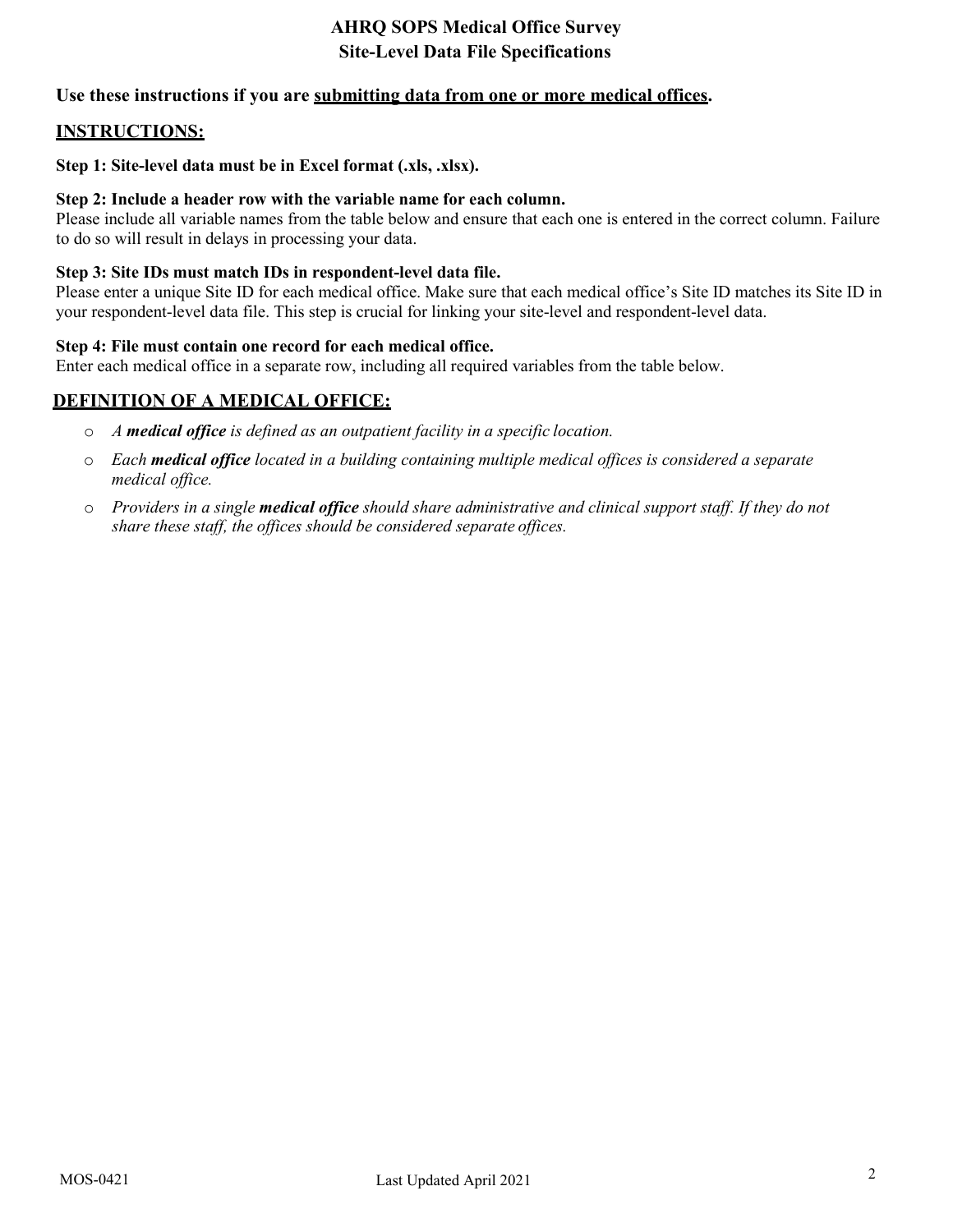| Column              | <b>Variable Name</b> | <b>Variable Label</b>                                                                                                             | <b>Type</b>        | <b>Details/Comments</b>                                                                                                                                                                                                                                                                                   |
|---------------------|----------------------|-----------------------------------------------------------------------------------------------------------------------------------|--------------------|-----------------------------------------------------------------------------------------------------------------------------------------------------------------------------------------------------------------------------------------------------------------------------------------------------------|
| Column A*           | SiteID               | Site ID                                                                                                                           | Numeric            | Unique Site ID matching respondent-<br>level data file.                                                                                                                                                                                                                                                   |
| Column B*           | SiteName             | <b>Site Name</b>                                                                                                                  | Character          | Please use a unique name for each<br>medical office.                                                                                                                                                                                                                                                      |
| Column C*           | Address1             | <b>Street Address 1</b>                                                                                                           | Character          |                                                                                                                                                                                                                                                                                                           |
| Column D            | Address2             | <b>Street Address 2</b>                                                                                                           | Character          |                                                                                                                                                                                                                                                                                                           |
| Column E*           | City                 | City                                                                                                                              | Character          |                                                                                                                                                                                                                                                                                                           |
| Column F*           | <b>State</b>         | <b>State</b>                                                                                                                      | Character          | 2-character State abbreviation                                                                                                                                                                                                                                                                            |
| Column G*           | ZipCode              | Zip Code                                                                                                                          | Character          | 5-digit zip code (include leading<br>zeroes)                                                                                                                                                                                                                                                              |
| Column H            | ZipPlusFour          | $Zip Code +4$                                                                                                                     | Numeric            | 4-digit zip code extension                                                                                                                                                                                                                                                                                |
|                     |                      | You must enter the name, phone number, and email of the contact person for each medical office.                                   |                    |                                                                                                                                                                                                                                                                                                           |
| Column I*           | Contact First        | <b>Contact First Name</b>                                                                                                         | Character          |                                                                                                                                                                                                                                                                                                           |
| Column J*           | Contact Last         | <b>Contact Last Name</b>                                                                                                          | Character          |                                                                                                                                                                                                                                                                                                           |
| Column K*           | Contact Phone        | Contact Phone #                                                                                                                   | Numeric            | 10-digit phone number with no spaces<br>or dashes                                                                                                                                                                                                                                                         |
| Column <sub>L</sub> | Contact Ext          | <b>Contact Extension</b>                                                                                                          | Numeric            | Phone number extension                                                                                                                                                                                                                                                                                    |
| Column M*           | Contact Email        | <b>Contact Email Address</b>                                                                                                      | Character          |                                                                                                                                                                                                                                                                                                           |
| Column N*           | Ownership            | Which best describes<br>the majority ownership<br>of this medical<br>office/practice?                                             | Numeric<br>$(1-6)$ | $1 = \text{Provider}(s)$ and/or Physician(s)<br>$2$ = Hospital or Health System<br>$3$ = University or Academic Medical<br>Center<br>$4 =$ Community Health Center<br>$5$ = Federal, state, or local government<br>$6 = Other$                                                                            |
| Column O*           | <b>Supps</b>         | Which AHRQ<br>supplemental items did<br>you administer with the<br><b>SOPS Medical Office</b><br>Survey?                          | Numeric<br>$(1-4)$ | $1 = None$<br>$2 =$ SOPS Medical Office Survey with<br>Diagnostic Safety Supplemental<br>Items<br>$3 =$ SOPS Medical Office Survey with<br>Value and Efficiency<br>Supplemental Items<br>$4 =$ SOPS Medical Office Survey with<br>Diagnostic Safety and Value and<br><b>Efficiency Supplemental Items</b> |
| Column P*           | Denominator          | Total number of<br>employees asked to<br>complete the survey<br>This is <b>NOT</b> the same as<br>number of completed<br>surveys. | Numeric            | Must be 5 or more.                                                                                                                                                                                                                                                                                        |

\*Indicates required information for each medical office.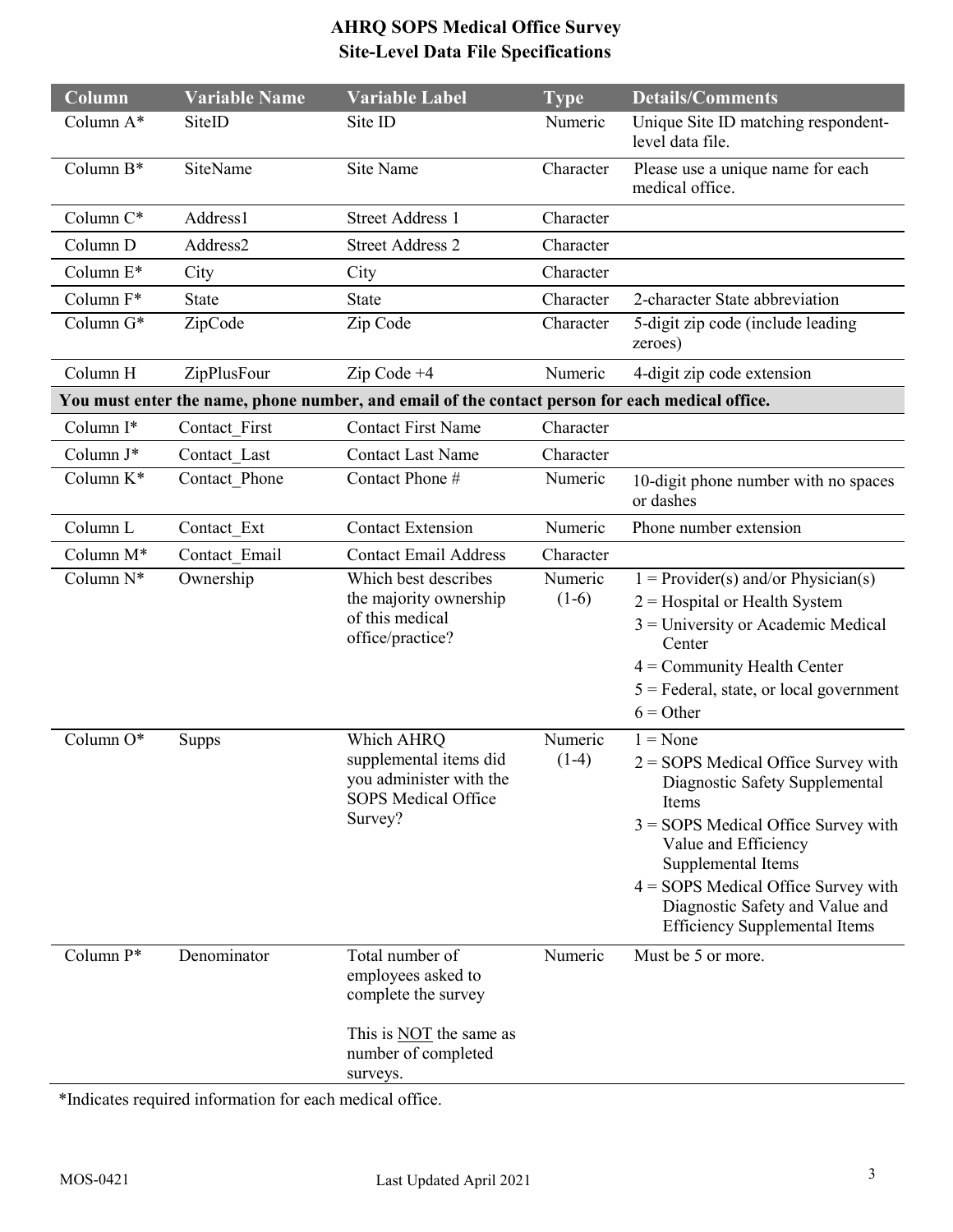| Column       | <b>Variable Name</b> | <b>Variable Label</b>                                                                                                                     | $\boxed{\textbf{Type}}$ | <b>Details/Comments</b>                                                                    |
|--------------|----------------------|-------------------------------------------------------------------------------------------------------------------------------------------|-------------------------|--------------------------------------------------------------------------------------------|
| Column Q*    | SurveyMode           | What was the mode used<br>to administer the survey?                                                                                       | Numeric<br>$(1-3)$      | $1$ = Paper only<br>$2 =$ Web only<br>$3$ = Web and paper                                  |
| Column $R^*$ | StartMonth           | <b>Start Month of Data</b><br>Collection                                                                                                  | Numeric<br>$(1-12)$     | Month data collection started                                                              |
| Column S*    | <b>StartYear</b>     | <b>Start Year of Data</b><br>Collection                                                                                                   | Numeric                 | Year data collection started (YYYY)                                                        |
| Column T*    | EndMonth             | End Month of Data<br>Collection                                                                                                           | Numeric<br>$(1-12)$     | Month data collection completion                                                           |
| Column U*    | EndYear              | End Year of Data<br>Collection                                                                                                            | Numeric                 | Year data collection completion<br>(YYYY)                                                  |
| Column V*    | Num providers wk     | What is the total number<br>of providers (MDs, DOs,<br>PAs, NPs,) working in<br>this medical office<br>location during a typical<br>week? | Numeric                 | Enter total number of providers<br>working during a typical week (across<br>all providers) |
| Column W*    | Type practice        | Which of the following<br>best describes the type of<br>practice at this office<br>location?                                              | Numeric<br>$(1-2)$      | $=$ Single specialty<br>$2$ = Multispecialty                                               |

\*Indicates required information for each medical office.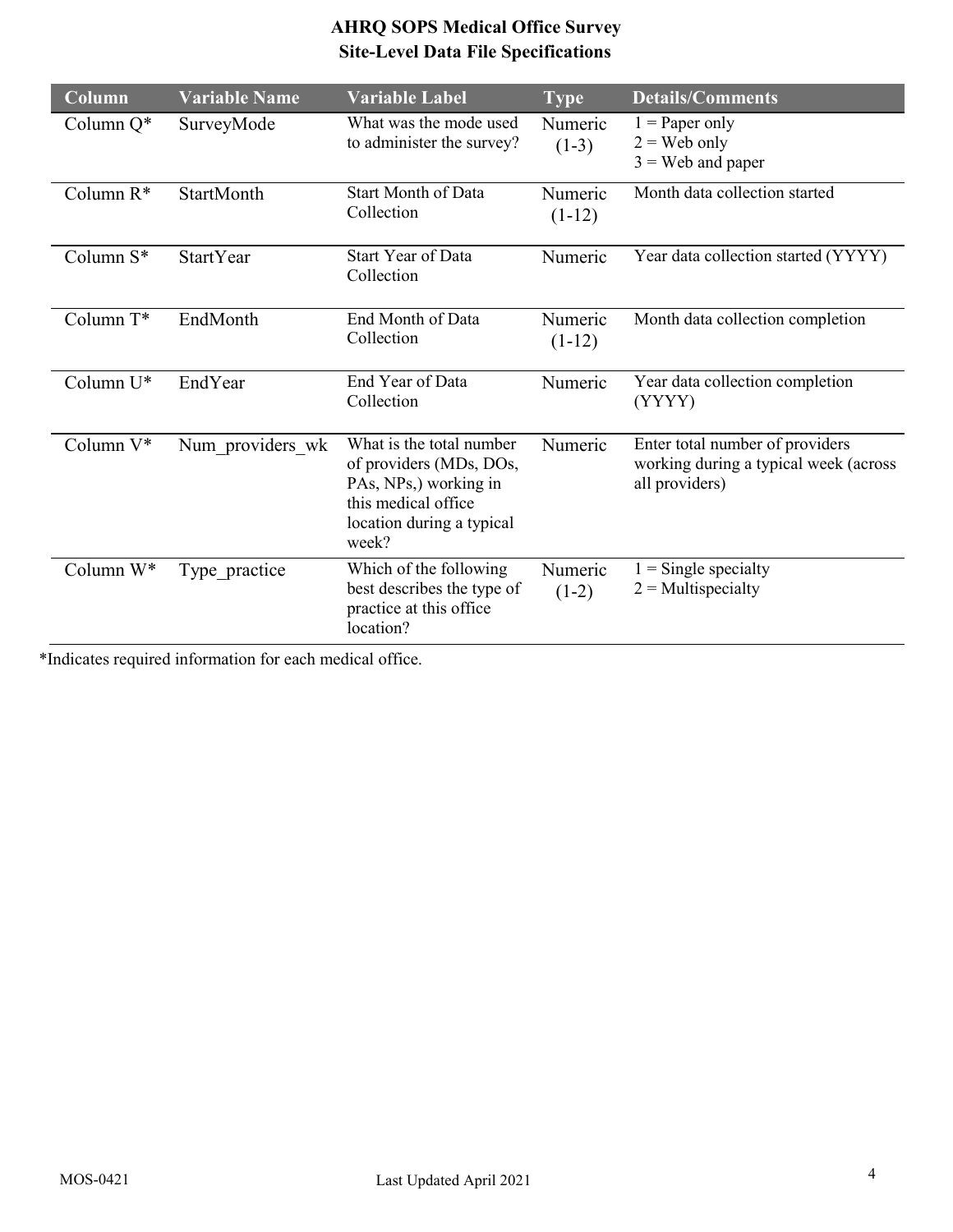| Column                                                                                   | <b>Variable Name</b> | <b>Variable Label</b>                                                   | <b>Type</b> | <b>Details/Comments</b>                                                                                                                                                                                                                                                                                                                                                                                                                                                                                                                                                                                                                                                                                                                                                                                                                                                                                                                                                                                                                       |  |
|------------------------------------------------------------------------------------------|----------------------|-------------------------------------------------------------------------|-------------|-----------------------------------------------------------------------------------------------------------------------------------------------------------------------------------------------------------------------------------------------------------------------------------------------------------------------------------------------------------------------------------------------------------------------------------------------------------------------------------------------------------------------------------------------------------------------------------------------------------------------------------------------------------------------------------------------------------------------------------------------------------------------------------------------------------------------------------------------------------------------------------------------------------------------------------------------------------------------------------------------------------------------------------------------|--|
| If single specialty ONLY, select one specialty from the list of specialties in Column X. |                      |                                                                         |             |                                                                                                                                                                                                                                                                                                                                                                                                                                                                                                                                                                                                                                                                                                                                                                                                                                                                                                                                                                                                                                               |  |
| Column X**                                                                               | Specialty            | What is the specialty of<br>the provider(s) at this<br>office location? | Numeric     | $1 =$ Allergy/Immunology<br>$2 =$ Anesthesiology<br>$3 = \text{Cardiology}$<br>$4$ = Child & Adolescent Psychiatry<br>$5 =$ Dermatology<br>$6$ = Diagnostic Radiology<br>$7$ = Emergency Medicine<br>$8 =$ Endocrinology/Metabolism<br>$9$ = Family Practice/Family Medicine<br>$10$ = Forensic Pathology<br>$11 =$ Gastroenterology<br>$12$ = General Practice<br>$13$ = General Preventive Medicine<br>$14 = General Surgery$<br>$15 =$ Geriatrics<br>$16 =$ Hematology/Oncology<br>$17$ = Internal Medicine<br>$18$ = Medical Genetics<br>$19 = \text{Nephrology}$<br>$20$ = Neurology<br>$21$ = Nuclear Medicine<br>$22 = OB/GYN$ or GYN<br>$23 = Ophthalmology$<br>$24$ = Orthopedics<br>$25 = Otolaryngology$<br>$26 = Pathology - Anatomic/Clinical$<br>$27$ = Pediatrics<br>$28$ = Physical Medicine &<br>Rehabilitation<br>$29$ = Psychiatry<br>$30$ = Public Health & Rehabilitation<br>$31$ = Pulmonary Medicine<br>$32$ = Radiology<br>$33$ = Rheumatology<br>$34 =$ Surgery (All)<br>$35 =$ Urology<br>$36 = V$ ascular Medicine |  |
|                                                                                          |                      |                                                                         |             | $37 =$ Other specialty                                                                                                                                                                                                                                                                                                                                                                                                                                                                                                                                                                                                                                                                                                                                                                                                                                                                                                                                                                                                                        |  |

\*\* Required only for single specialty medical offices.

i.